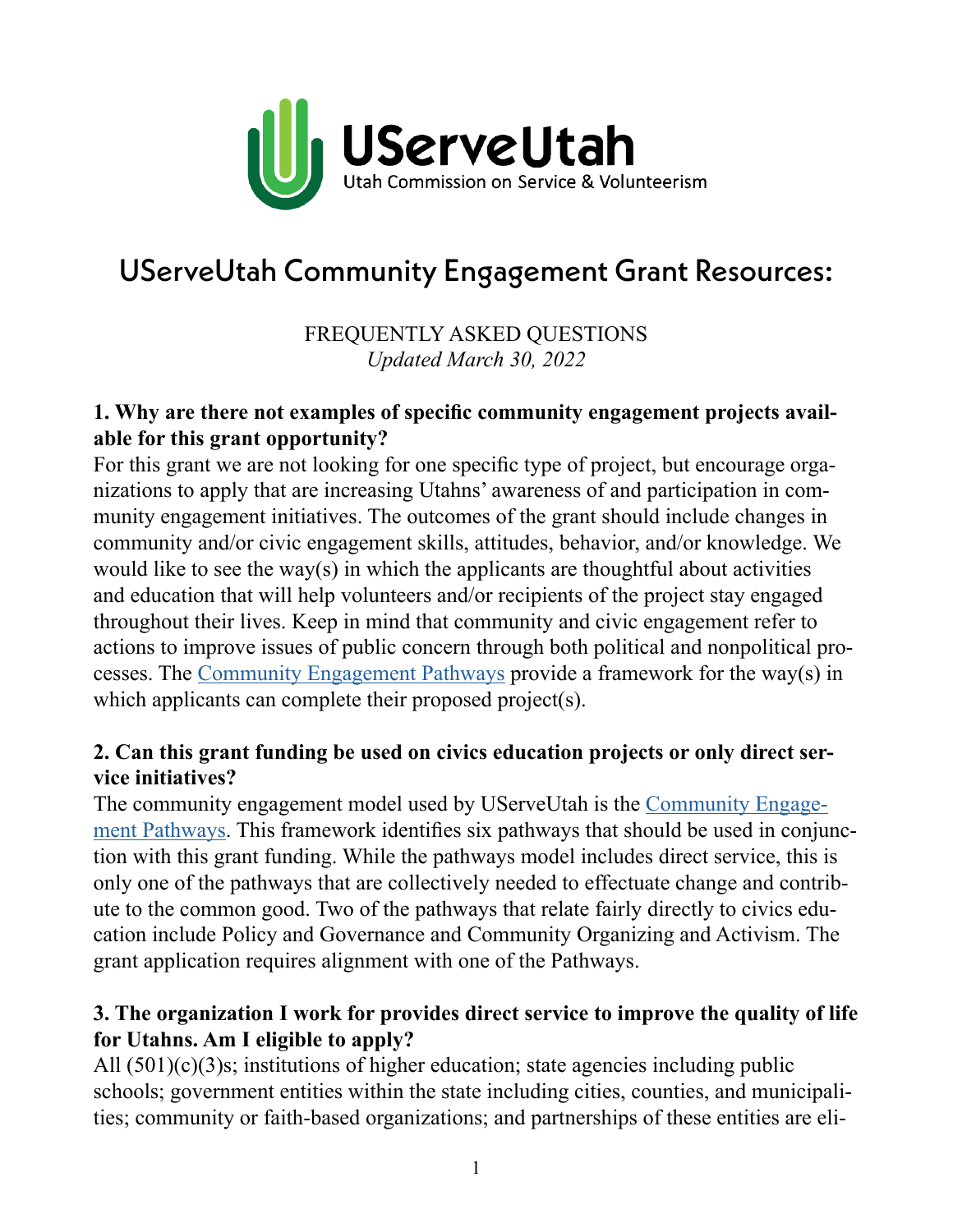gible to apply. As stated in the grant application, the purpose of this grant is to increase Utahns' awareness of and participation in community and civic engagement initiatives. Organizations that receive this grant funding will need to demonstrate how the grant activities will address a compelling need and cause a change in the attitude, behavior, or skills for those engaged through grant funds.

# **4. Can this grant be applied to existing programs or does it need to be a new program?**

An organization can apply for funding for an existing program as long as this grant funding would increase community and/or civic engagement for those engaged through grant funds. Keep in mind that innovation is one of the criteria that will be used to assess grant applications. The other three criteria are impact, need, and feasibility. You can find the assessment criteria and definitions included on the Community Engagement Grant webpage and in the application preparation document.

## **5. What will I need to measure if I receive this grant funding?**

Recipients will need to measure the output (number of individuals served) and the outcomes (number of individuals that experienced a change of community and/or civic engagement skills, attitudes, behavior, or knowledge). Applicants need to have a plan to track the output and assess the outcome as a result of the particular initiative proposed for funding. This outcome must be measured during the grant period. Ideally, the change in community and/or civic engagement awareness and participation will continue as individuals move throughout their lives. Please reference the grant application's performance measurement resources for additional information on performance measurement.

## **6. Can grant funding be used on stipends for individuals who participate in our community engagement initiative?**

No. This grant funding cannot be used to cover stipends.

## **7. How often will this funding opportunity be available?**

This is a one-time funding opportunity and ongoing resources are based on funding from the state's legislature. As such, applicants will need to reapply each year. We anticipate funding for this grant opportunity for the next fiscal year. We will release the call for applications in April each year this grant funding is available.

## **8. What is the match requirement for this funding?**

The grant funding received must be matched 100% with cash or in-kind contributions. Organizations that receive funding will submit a Reimbursement Request form that must include all expenses related to the Community Engagement project, including